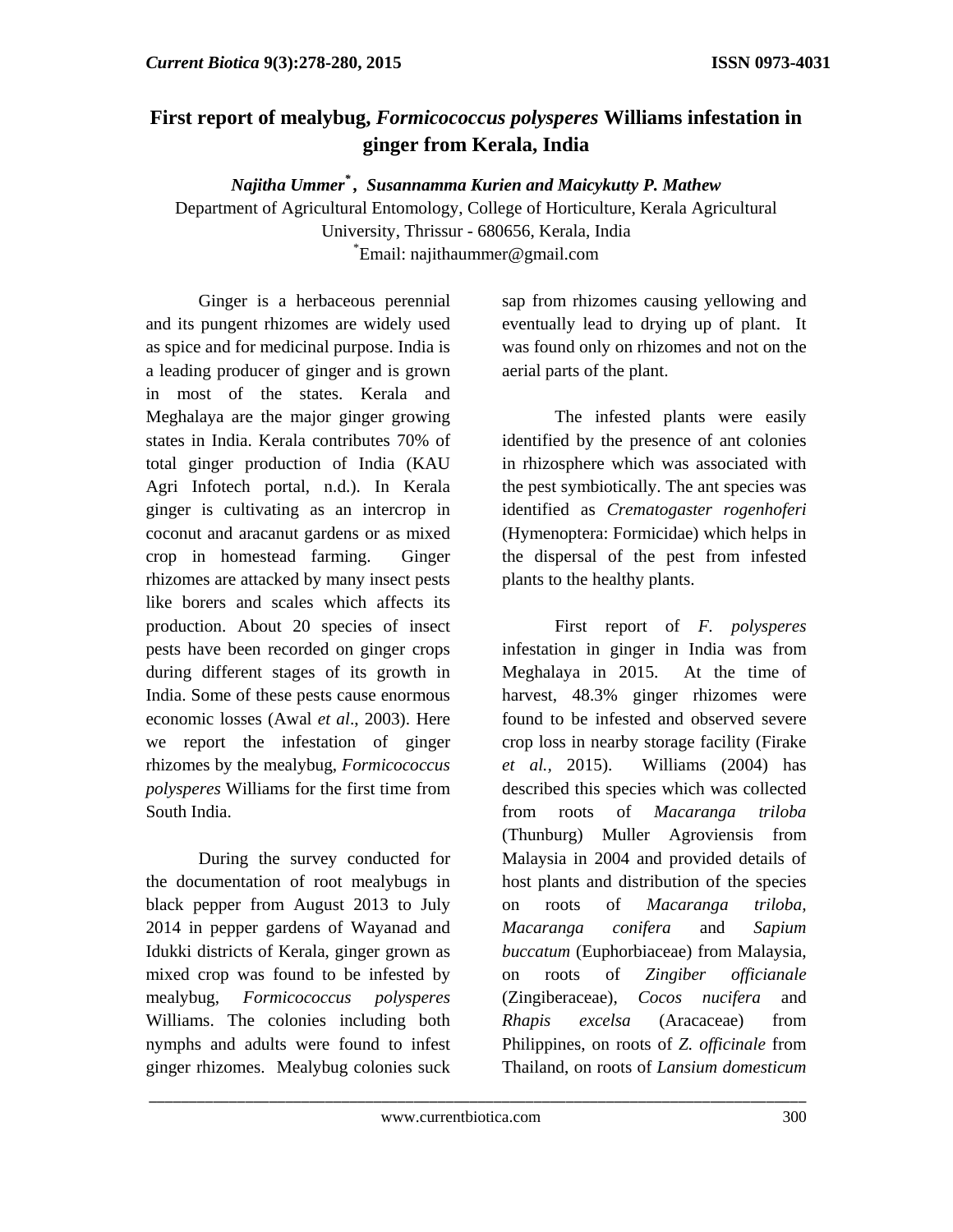from Vietnam. In India, it has reported on roots of *P. nigrum* (Kerala), *P. betle* (Madhya Pradesh, Uttar Pradesh, and West Bengal), on pods of *A. hypogaea* (Orissa) and on *A. catechu* (Uttar Pradesh).

 Adult females of *F. Polysperes* are oval shaped and pink in colour with waxy coating. Waxy filaments surrounding the body margin are short and thick whereas it is pyramid shaped on dorsal body. Males are slender with a pair of opaque wings, a pair of waxy caudal filaments and long antennae.

 The details on its biology, bioecology, natural enemies and control measures are least available in literature, so a detailed study has to be conducted on these aspects to develop a sustainable management practice against the pest.

## **ACKNOWLEDGEMENT:** Authors

gratefully acknowledge Dr. Sunil Joshi, Principal Scientist, NBAIR, Bangalore for the help rendered in taxonomic identification of the pest and Dr. Karmaly Rexia, Department of Zoology, St. Xavier's College, Aluva, Kerala for the identification of ant species.



**Fig. 1:** *Formicococcus polysperes* **a) Adult female b) Male c)** *Formicococcus polysperes*  **infestation on ginger rhizomes** 

## **REFERENCES**

- Awal, M. A., Saha, S. R., Islam, M. A. and Mannan Ali, M. R. 2003. Profitable ginger production in northern part of Bangladesh, *Bangladesh Journal of Progressive Science and Technology,* 1: 89-92.
- Williams, D. J. 2004. Mealybugs of southern Asia. The Natural History

Museum. London, UK Southdene SDN. BHD. Kuala Lumpur, Malaysia. 896 pp.

Firake, D. M., Joshi, S., Behere, G. T., Momin, G., Azad Thakur, N. S. and Nagachan, S. V. 2015. First report of the mealybug *Formicococcus polysperes* (Hemiptera: Pseodococcidae) infesting ginger in India.

\_\_\_\_\_\_\_\_\_\_\_\_\_\_\_\_\_\_\_\_\_\_\_\_\_\_\_\_\_\_\_\_\_\_\_\_\_\_\_\_\_\_\_\_\_\_\_\_\_\_\_\_\_\_\_\_\_\_\_\_\_\_\_\_\_\_\_\_\_\_\_\_\_\_\_\_\_\_\_\_\_\_